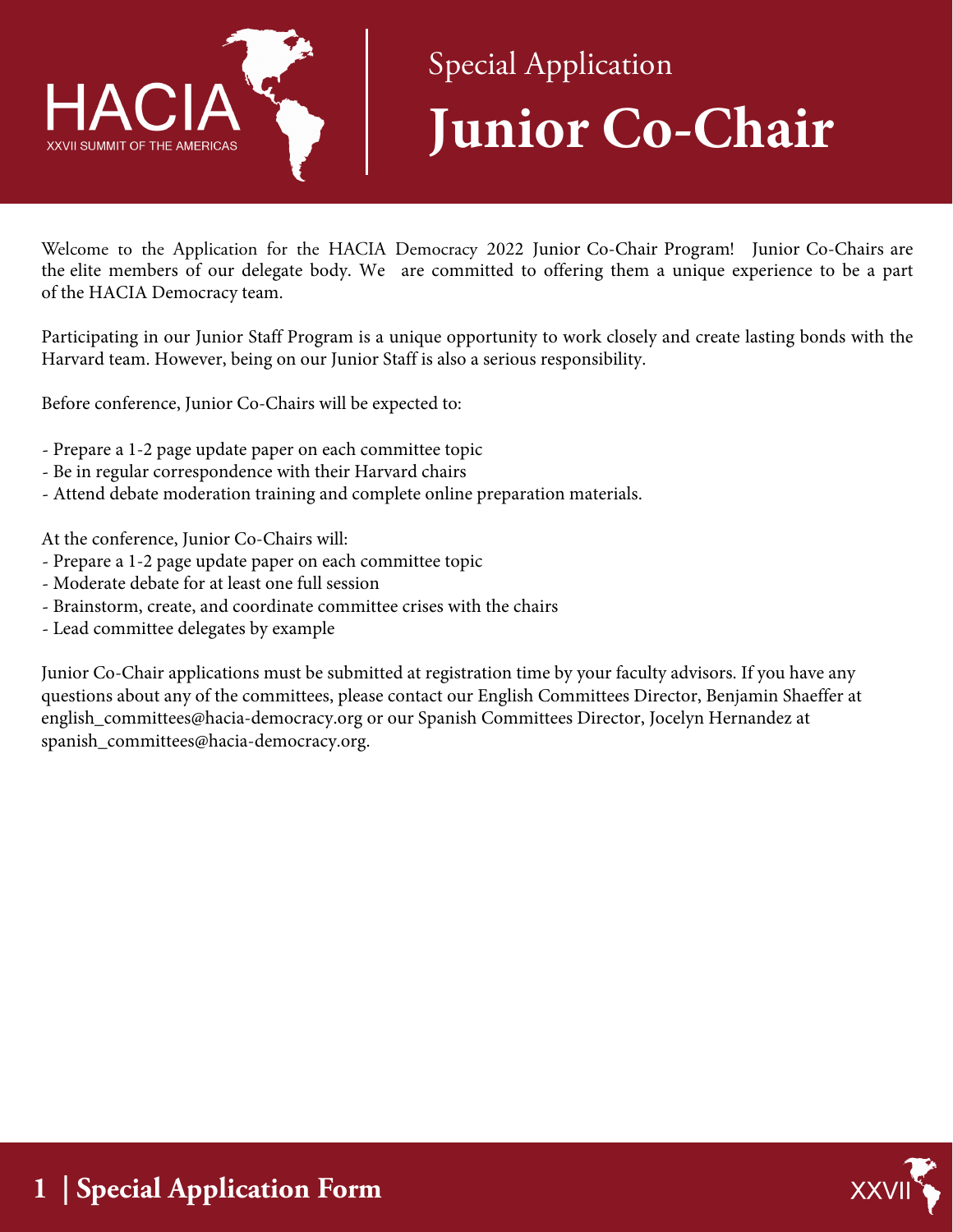

Special Application **Junior Co-Chair**

| <b>PERSONAL</b><br><b>INFORMATION:</b> |                                                                   |
|----------------------------------------|-------------------------------------------------------------------|
|                                        |                                                                   |
|                                        |                                                                   |
|                                        |                                                                   |
|                                        |                                                                   |
|                                        |                                                                   |
|                                        |                                                                   |
| <b>PREFERENCES:</b>                    | Please select your top three preferences for committees to staff. |
|                                        | Committee descriptions are available on the HACIA website.        |
|                                        |                                                                   |
|                                        |                                                                   |
|                                        |                                                                   |
|                                        |                                                                   |
|                                        | Briefly explain your committee preferences:                       |

**\_\_\_\_\_\_\_\_\_\_\_\_\_\_\_\_\_\_\_\_\_\_\_\_\_\_\_\_\_\_\_\_\_\_\_\_\_\_\_\_\_\_\_\_\_\_\_\_\_\_\_\_\_\_**

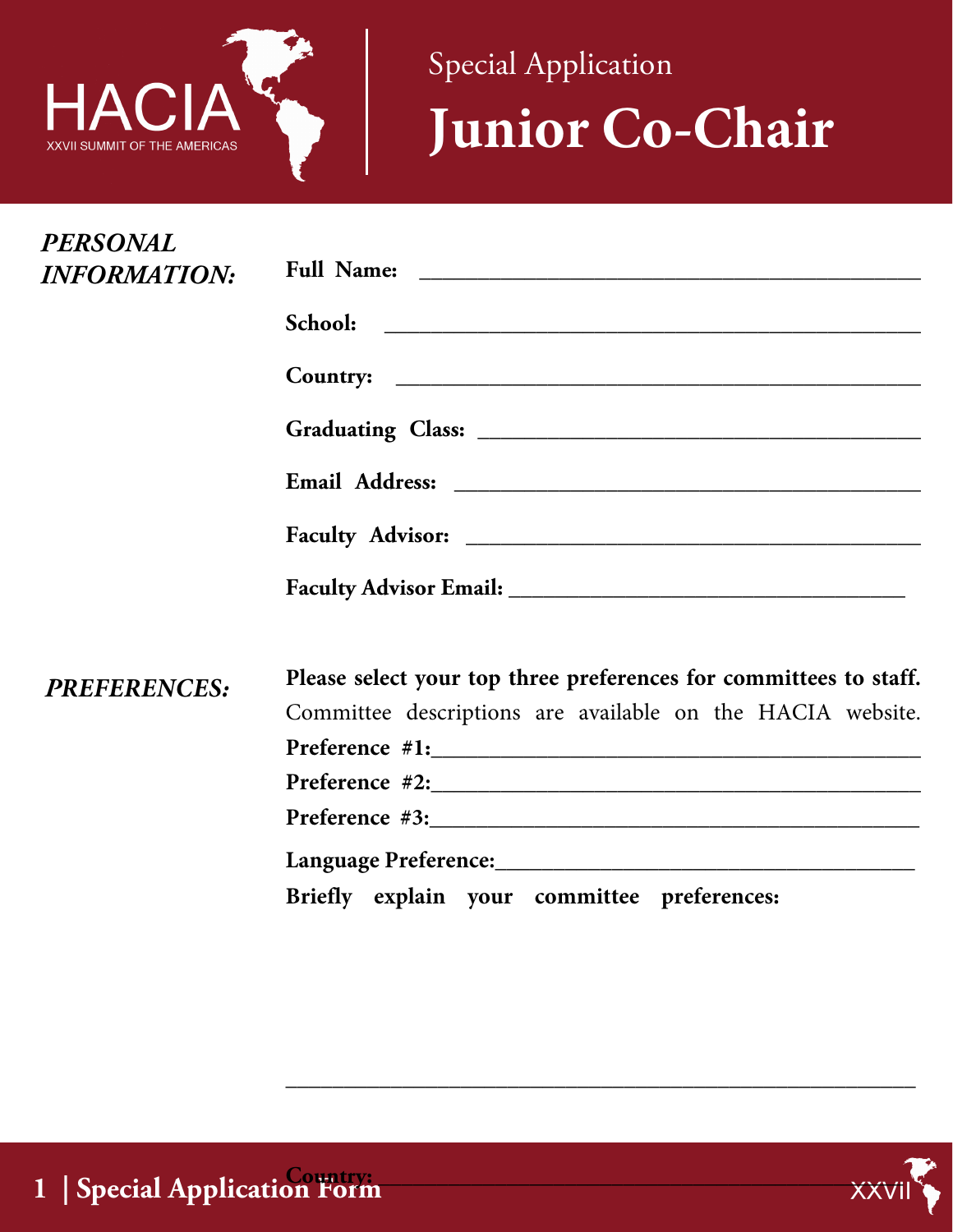## *ADDITIONAL INFORMATION:*

Please answer the following questions, limiting your responses to the spaces given.

**1. Please list any experience you have attending or staffing HACIA Democracy or similar conferences.**

**2. Please describe any other experiences you think have prepared you to be a successful Junior Co-Chair.**

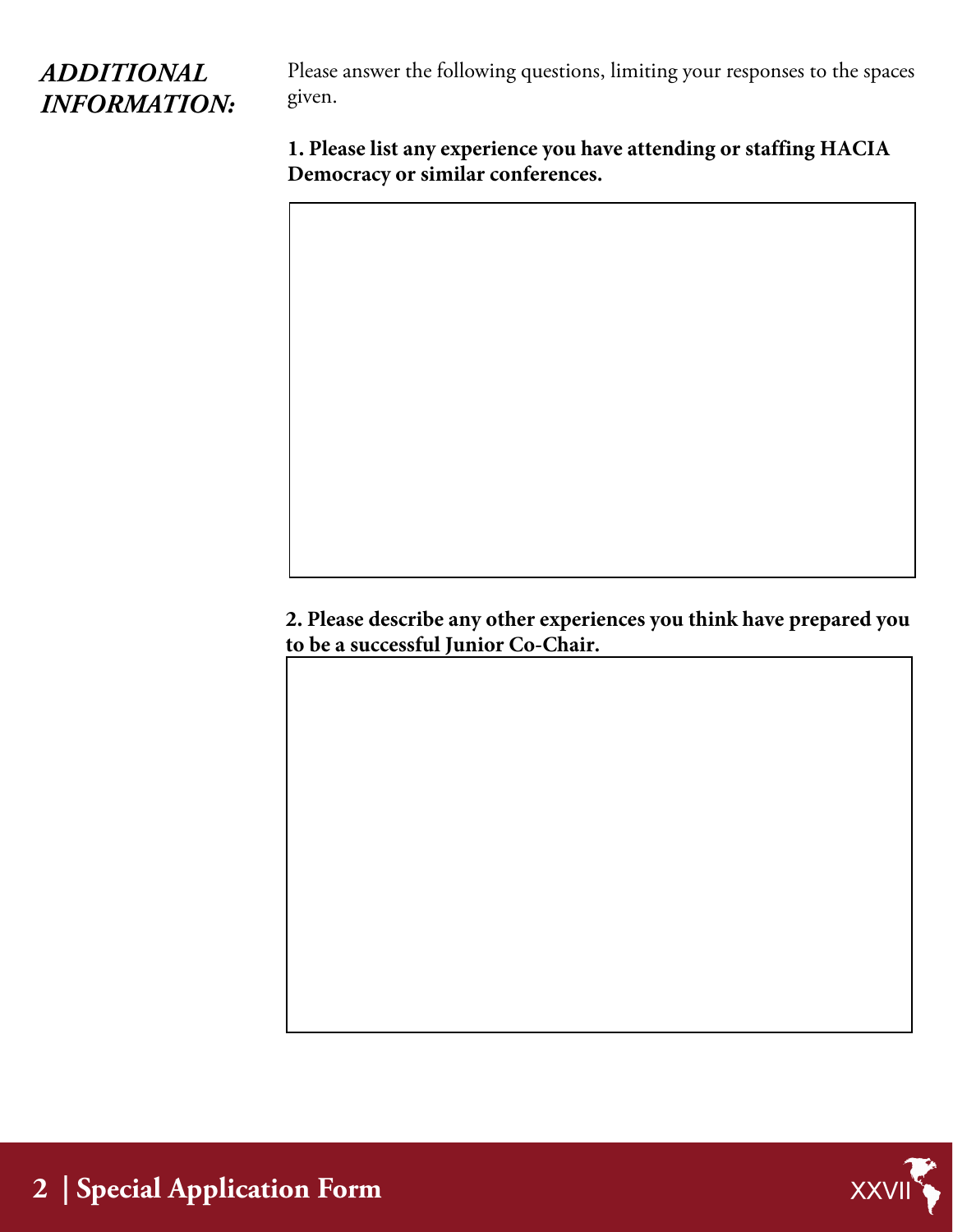**3. What do you anticipate being your biggest strength and biggest weakness as a Junior Co-Chair? How will you improve your weakness before and at the conference?**

**4. Please give one realistic idea for a crisis involving any topic of any crisis committee at HACIA 2022. Provide a step by step explanation of how you would stage the crisis in committee.**